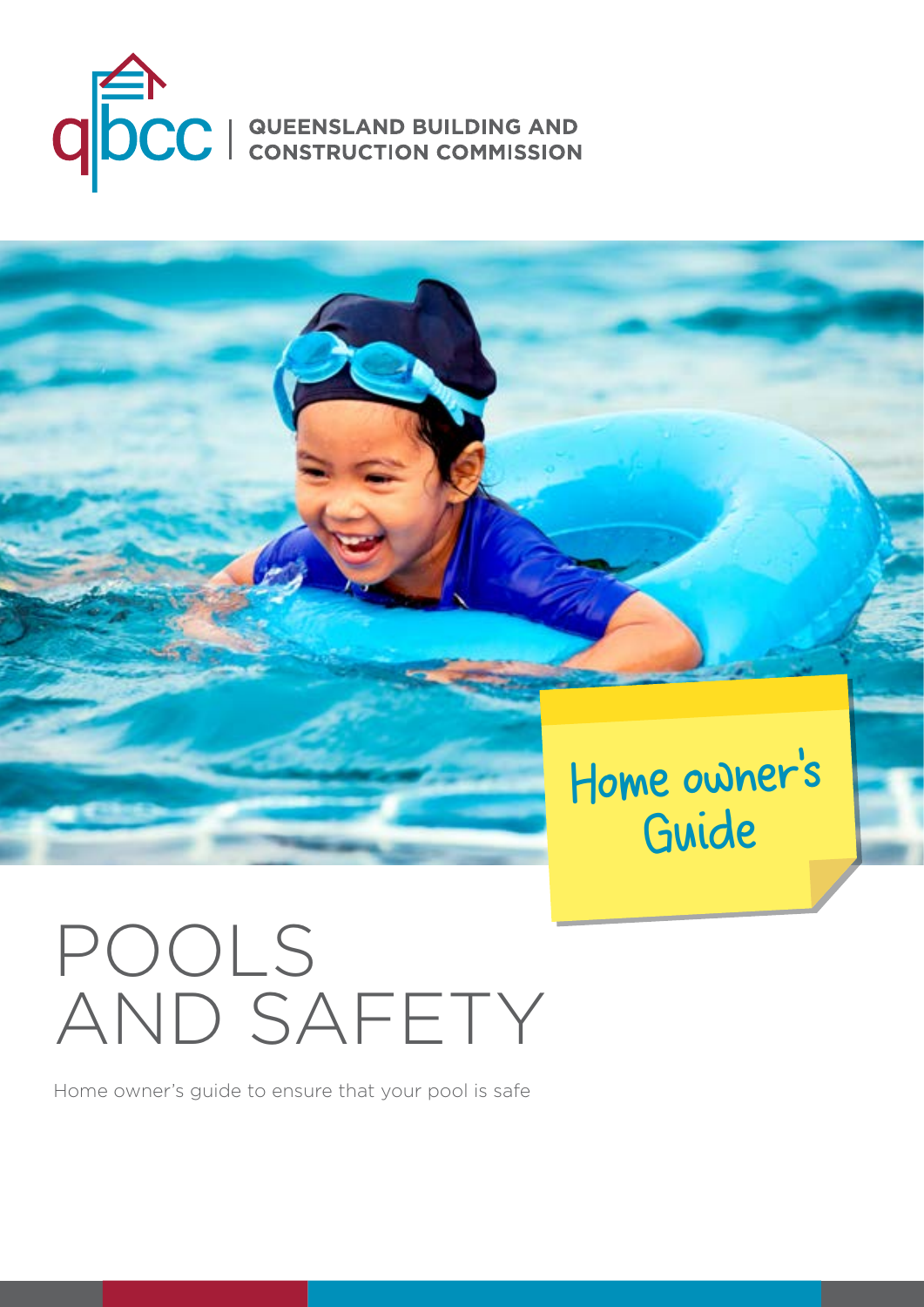# TABLE OF CONTENTS

| <b>WELCOME</b>                   | 3                        |
|----------------------------------|--------------------------|
| <b>ABOUT US</b>                  | 4                        |
| WHAT CLASSES AS A SWIMMING POOL? | 4                        |
| Does your pool comply?           | $\overline{\mathcal{A}}$ |
| Pool barriers or fences          | 5                        |
| Pool barrier gates               | 5                        |
| Door and windows                 | 5                        |
| <b>Balconies</b>                 | 5                        |
| Signage                          | 5                        |

| TIPS ON MAKING YOUR POOL SAFER                               | 6 |
|--------------------------------------------------------------|---|
| Who enforces pool compliance?                                | 6 |
| Should my pool be registered?                                | 6 |
| When is a pool a 'shared' pool?                              | 6 |
| Certificates-only required in event<br>of sale or lease      | 6 |
| When does a pool safety certificate<br>need to be displayed? | 7 |
| How do I get a pool safety certificate?                      | 7 |
| What happens if the pool doesn't comply?                     | 7 |
| What are the penalties for non-compliance?                   | 7 |
| Dividing fences and pool owners                              |   |
|                                                              |   |





# WELCOME

Drowning is one of the leading causes of death in Queensland for children under the age of five years old. Supervising young children, teaching them to swim and having effective pool fencing can save lives.

Owners of pools, spas and portable pools in Queensland must ensure their pool barrier complies with the pool safety standard. This home owner's guide has been created to provide tools and tips to help navigate through the legal requirements so that you can learn more about your responsibilities as a pool owner.

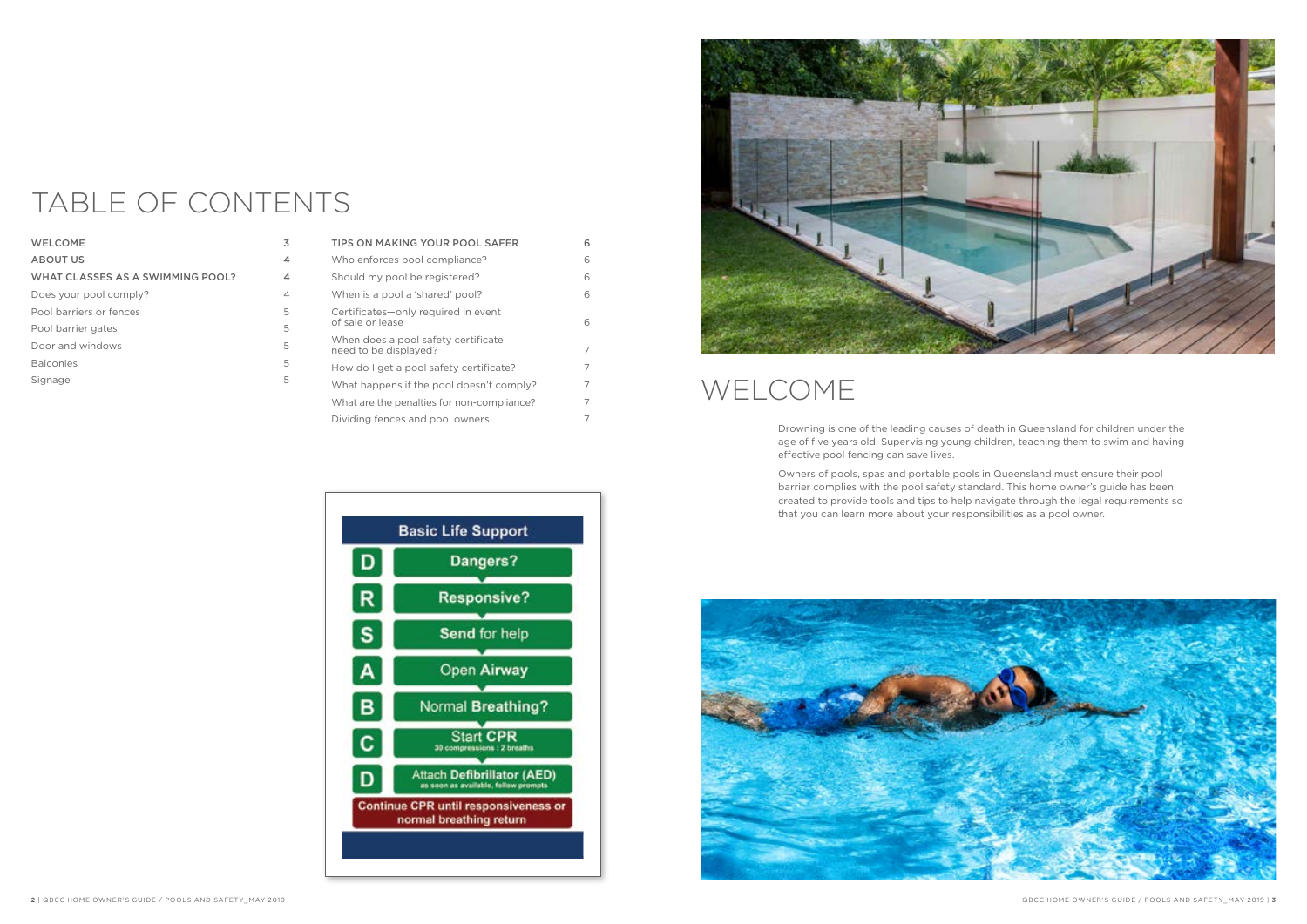

# ABOUT US

The QBCC supports the growing Queensland community by providing information, advice and regulation to ensure the maintenance of proper building standards, and provide assistance for defective building work. By doing this we promote confidence in the building and construction industry. Led by the Commissioner and governed by a board, the QBCC consists of a skilled and expert team of staff that work hard to meet the needs of industry participants and the community.

If you would like to get in touch with us call 139 333 or visit [qbcc.qld.gov.au](http://www.qbcc.qld.gov.au).

The Commission regulates the building industry throughout Queensland. To provide the best customer service possible, service centres are located throughout the state including Brisbane, Gold Coast, Sunshine Coast, Toowoomba, Maryborough, Rockhampton, Mackay, Townsville and Cairns.

With over 4 million people currently living in Queensland and more than 10 per cent of those residents working in the construction sector, the QBCC has an important task in serving our customers, contributing to the growth of the Queensland economy and regulating the industry.

## WHAT CLASSES AS A SWIMMING POOL?

A swimming pool is an above or belowground structure principally used for swimming or bathing, and includes some portable pools and spas. If your portable pool or spa can hold at least 300mm of water, then the pool safety laws apply.

The standard applies to pools at houses, unit complexes, hotels, motels, backpacker accommodation, caravan parks and mobile van parks.

#### **DOES YOUR POOL COMPLY?**

The standard covers such things as the height and strength of barriers, non-climbable zones, gates and their latching requirements and preventing direct access from a building into a pool area.

#### **POOL BARRIERS OR FENCES**

- minimum barrier height from finished ground level to the top of the barrier is 1200mm
- if the sides of your aboveground pool or spa are 1200mm high and nonclimbable, the sides can form part of the barrier and there must also be a designated access point with a compliant barrier and gate around it
- maximum allowable gap from finished ground level to the bottom of any barrier is 100mm
- gaps between vertical members must not exceed 100mm
- if there are horizontals within the 900mm nonclimbable zone, the gaps between verticals must not exceed 10mm and the horizontals must have 60-degree fillet attached
- climbable objects must be at least 900mm away from the pool barrier on the outside and 300mm on the inside
- no objects (decks, sills, etc.) can be so close as to reduce the minimum 1200mm fence height
- if it is not possible to achieve a 900mm nonclimbable zone on the outside, then the fence height can be raised to 1800mm and a 900mm nonclimbable zone created at the top on the inside, with no objects like decks below the nonclimbable zone that would reduce the 1800mm height/drop from the top of the fence
- even spas with lockable lids need a compliant barrier

#### **POOL BARRIER GATES**

- pool gates must not open toward the pool area
- pool gates must be self-closing and latching from all positions
- the bottom of any latch release mechanism on the outside of the gate must be at least 1500mm above the ground and 1400mm above the top of the highest lower horizontal member
- pool gate hinges must be at least 900mm apart or the lower hinge must have a nonclimbable (sixty degree) safety cap affixed to prevent climbing
- any latches inside the gate must be at least 150mm below the top of the gate (or any hand-hole) and be shielded with a 450mm radius with no gaps greater than 10mm

#### **DOOR AND WINDOWS**

- there is no direct access through a door from the house to the pool area
- windows opening onto the pool area must not open more than 100mm or must be security screened

#### **BALCONIES**

• for balcony over or within 900mm of the pool barrier, the balustrade must comply with the pool safety standard.

#### **SIGNAGE**

• a compliant CPR sign must be displayed and either be attached to the barrier for the pool, or displayed near the pool, so that the sign is conspicuous and easily visible to anyone near the pool

<span id="page-2-0"></span>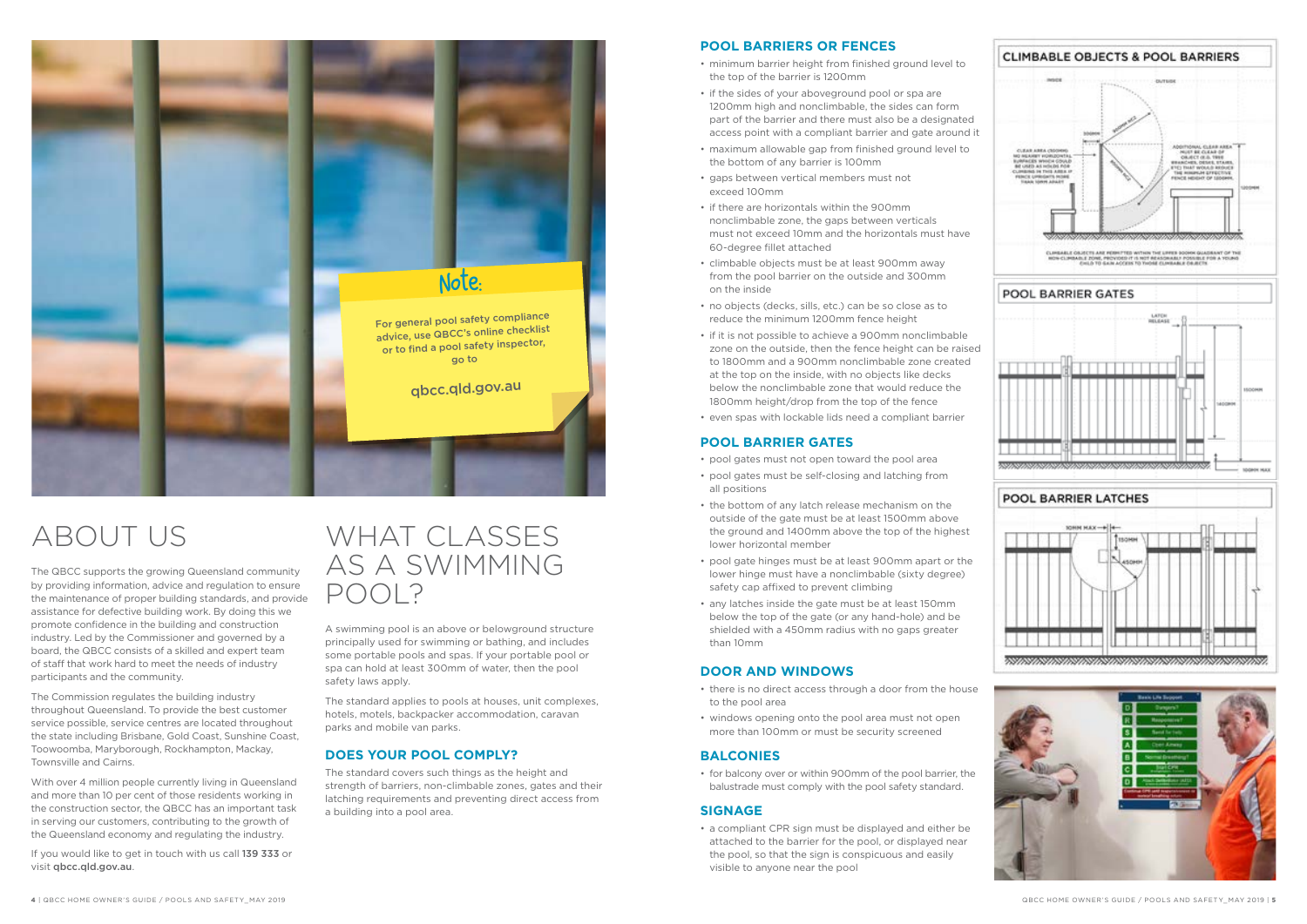#### **WHEN DOES A POOL SAFETY CERTIFICATE NEED TO BE DISPLAYED?**

When it is for a shared pool. It must be displayed at the main entrance to the premises, or at a gate or door accessing the pool.

#### **HOW DO I GET A POOL SAFETY CERTIFICATE?**

Only a pool safety inspector licensed by QBCC can issue a pool safety certificate.

Check if there is already a certificate for the pool by searching at **[my.qbcc.qld.gov.au/s/pool-register](https://my.qbcc.qld.gov.au/s/pool-register)**

Find a list of all licensed pool safety inspectors by searching at **[my.qbcc.qld.gov.au/s/pool-safety](http://my.qbcc.qld.gov.au/s/pool-safety-inspector-search)[inspector-search](http://my.qbcc.qld.gov.au/s/pool-safety-inspector-search)**

For recently built pools, a Form 17 –Final inspection certificate or a Form 11 –Certificate of classification given by the building certifier can be used as a pool safety certificate for 1 year from its date of issue for a shared pool, and 2 years for a non-shared pool.

#### **WHAT HAPPENS IF THE POOL DOESN'T COMPLY?**

The inspector must issue a non-conformity notice (Form 26) advising how the pool doesn't comply and what is needed to be done to make it comply.

The owner may personally perform the repairs to make the pool legislatively compliant if the value of the building work (including cost of materials) is not more than \$11,000 or the repairs are "accepted development" under the Building Act 1975 and Schedule 1 of the Building Regulation 2006.

If the pool owner decides to engage a contractor to carry out the repairs and the repairs involve building work which exceeds \$3,300 (including the cost of materials), the contractor must hold an appropriate contractor's licence under the Queensland Building and Construction Commission Act 1991.

Schedule 2B of the Building Regulation 2006 sets out prescribed minor repairs that an inspector may carry out with the agreement of the owner. An inspector who carries out prescribed minor repairs must hold an appropriate contractor's licence under the Queensland Building and Construction Commission Act 1991 if the value of the building work exceeds \$3,300 (including the cost of materials).

If you need the pool re-inspected within three months after receiving the nonconformity notice, you must reengage the original inspector. It is an offence to engage a different inspector in that three month period without written approval from QBCC.

If you don't ask the inspector to re-inspect within three months, they must notify the local government.

If a pool owner disagrees with a nonconformity notice (Form 26), they may appeal to a Development Tribunal established under the *Planning Act 2016*.

#### **WHAT ARE THE PENALTIES FOR NON-COMPLIANCE?**

The courts can impose penalties of over \$20,000 for individuals and over \$100,000 for corporations for noncompliance with the pool safety laws. These fines also apply to anybody who props open a pool gate.

Local governments issue on-the-spot fines of over \$900 for individuals and over \$2,600 for corporations for noncompliance.

QBCC issues on-the-spot fines of over \$2,000 for individuals and over \$6,000 for corporations for failure to obtain a pool safety certificate in the event of sale or lease.

Similar penalties apply for occupiers of a property, including tenants, who don't ensure gates and doors giving access to a pool are kept securely closed at all times when not in use.

secure all moveable objects near the pool

> A real estate agent who collects a commission for a new lease with a non-shared pool with no pool safety certificate faces potential disciplinary proceedings by their regulator.

> Tenants who install their own pool, such as a portable pool or spa, are responsible for ensuring the pool complies with the pool safety standard and obtain all required building approvals.

Permission from the property owner may also be required.

#### **DIVIDING FENCES AND POOL OWNERS**

In many cases, using a common boundary fence is the most efficient way to comply with pool safety requirements.

> Provisions in the *Building Act 1975*  and the *Neighbourhood Disputes Resolution Act 2011*, facilitate a common-sense approach to fencing work such as encouraging agreements between neighbours and 'like for like' replacement of fences.

For more information about pool barriers on common boundaries go to [www.qbcc.qld.gov.au/sites/default/](http://www.qbcc.qld.gov.au/sites/default/files/Pool_safety_dividing_fences.pdf ) [files/Pool\\_safety\\_dividing\\_fences.pdf](http://www.qbcc.qld.gov.au/sites/default/files/Pool_safety_dividing_fences.pdf )

#### **WHO ENFORCES POOL COMPLIANCE?**

Local councils inspect pools when they receive written complaints about noncompliance. They can take any enforcement action necessary.

They may also undertake random compliance audits of swimming pools.

#### **SHOULD MY POOL BE REGISTERED?**

All pools in Queensland must be registered with the QBCC. To list your pool on the pool safety register, visit [qbcc.qld.gov.au](http://www.qbcc.qld.gov.au).

#### **WHEN IS A POOL A 'SHARED' POOL?**

If residents of two or more dwellings can use a pool (e.g. a residential unit complex, motel or caravan park), it is a shared pool.

Otherwise it's a non-shared pool—only accessible to residents of one dwelling—e.g. a private house or private spa on a unit balcony.

#### **CERTIFICATES—ONLY REQUIRED IN EVENT OF SALE OR LEASE**

You must have a certificate in effect before leasing any property with a nonshared pool.

A property with a nonshared pool may be sold without a certificate, but the seller must give the purchaser a Form 36 Notice of no certificate before entering into the contract for sale.

When buying a property with a non-shared pool (house) that doesn't have a current certificate, you must obtain one within 90 days after settlement.

A property with a shared pool (unit or townhouse) may be sold or leased with no certificate, but for a sale you must give the prospective buyer a Form 36 Notice of no certificate before entering into the contract for sale. You must also give a Form 36 to the body corporate and QBCC before settlement (or the new lease). The pool owner (body corporate) must obtain a certificate within 90 days after settlement of the sale (or the lease).

QBCC issues on-the-spot fines of over \$2,000 for individuals and over \$6,000 for corporations who breach these requirements.



### TIPS ON MAKING YOUR POOL SAFER

reduce the height of surrounding ground levels and garden beds

adjust the self-closing mechanism or replace the hinges to make the gate self-closing

vil the gate hinges

 $\begin{array}{ccc} \hline \end{array}$ 

 $\bullet$ 

 $\bigcirc$ 

 $\bigcirc$ 

 $\begin{array}{c} \begin{array}{c} \begin{array}{c} \begin{array}{c} \end{array} \end{array} \end{array} \end{array} \end{array}$ 

 $\begin{array}{ccc} \hline \end{array}$ 

 $\bigcirc$ 

shield any climbable objects with a nonclimbable material such as flat polycarbonate sheeting

trim climbable vegetation and tree branches that are within 900mm of the pool barrier  $-$  if branches overhang from an adjacent property, negotiate with your neighbour to remove them

permanently adjust windows that provide access to the pool area so they can't open more than 100mm (using a window lock alone does not comply)

install permanently fixed security screens on windows

louvres with a gap of more than 100mm do not comply

installing window locks is not acceptable as they can be easily left unlocked